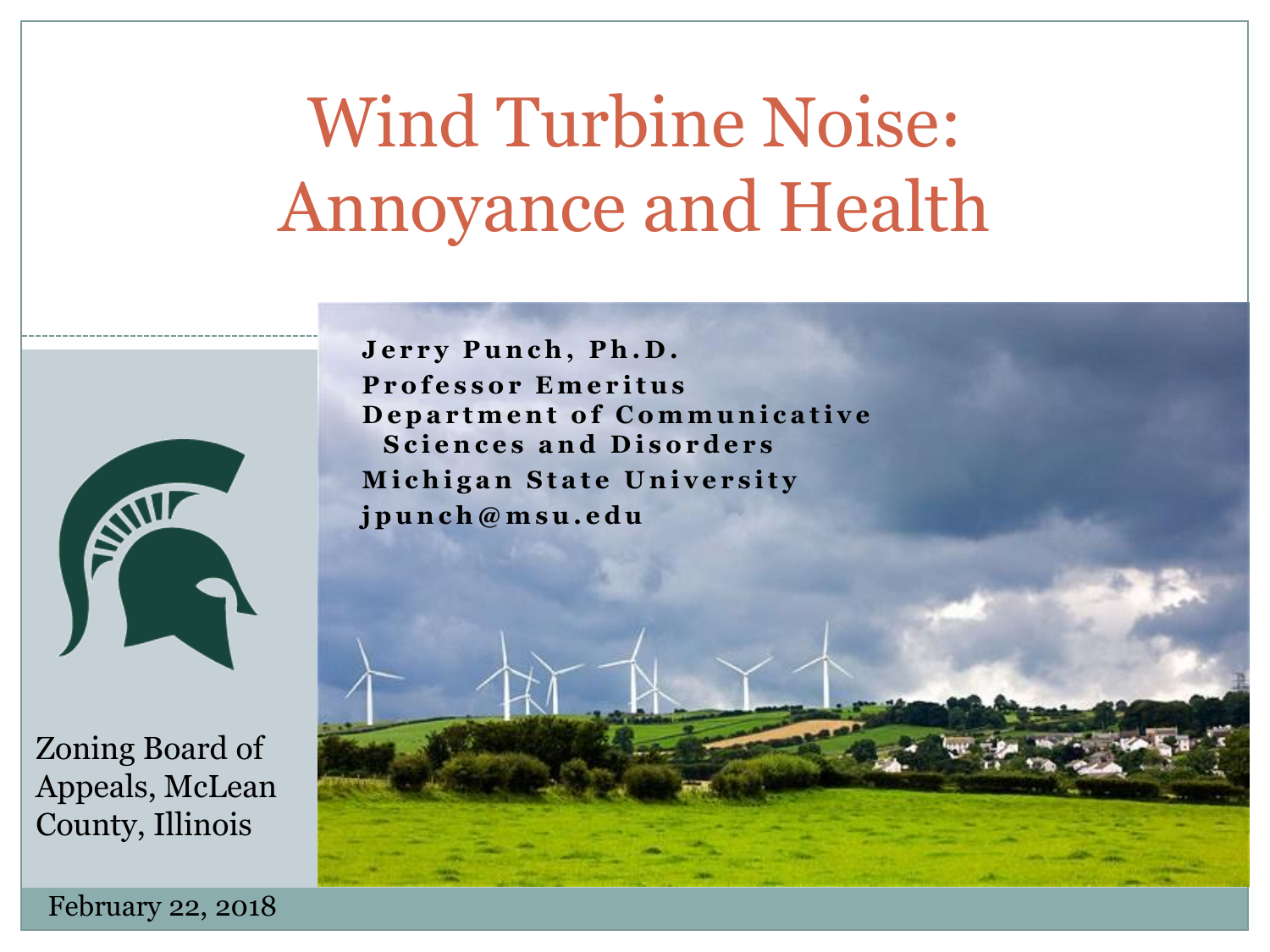# Topic Outline

2

- 1. Professional background
- 2. Relevant noise regulations, guidelines
- 3. Nuisance, annoyance, and adverse health effects  $(AHEs)*$
- 4. Evidence that noise generated by industrial wind turbines leads to AHEs\*

\*See Punch, J.L. & James, R.R. (2016). Wind turbine noise and human health: a four-decade history of evidence that wind turbines pose risks (provided as handout).

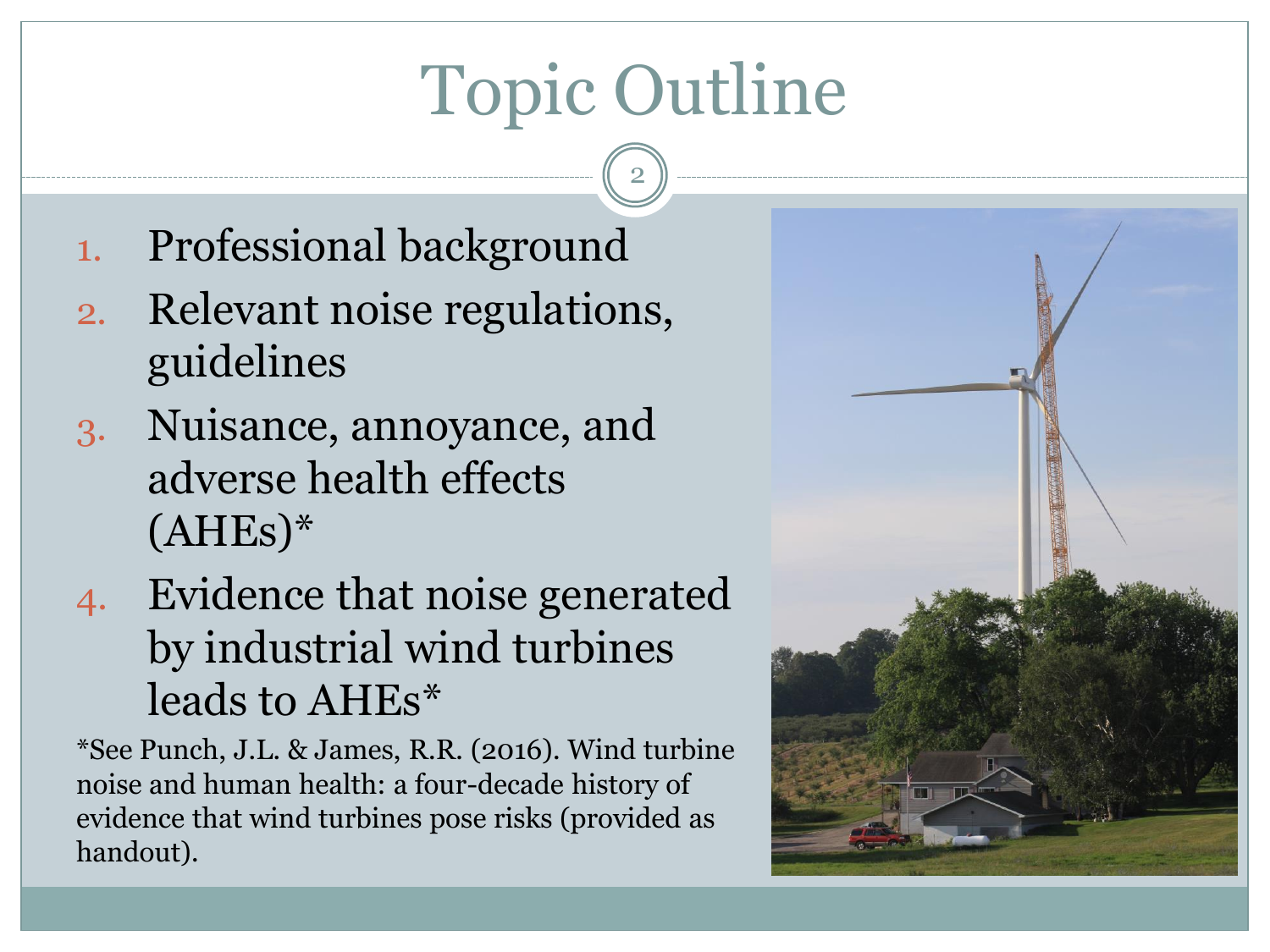# Professional Background

- Educational background
	- BA, Wake Forest University, Psychology
	- MS, Vanderbilt University, Hearing and Speech Sciences
	- PhD, Northwestern University, Audiology
- Clinically certified (ASHA), Audiology
- Retired from MSU faculty (2011)
- 50 years experience as audiology clinician, researcher, teacher, and administrator in academic, professional association, hospital, and industrial settings (last 27 years at MSU)
- Numerous research publications and conference presentations, including several recent papers on wind turbine noise
- Legal consultant as expert witness on matters of health in variety of cases in multiple states
- (Details in CV)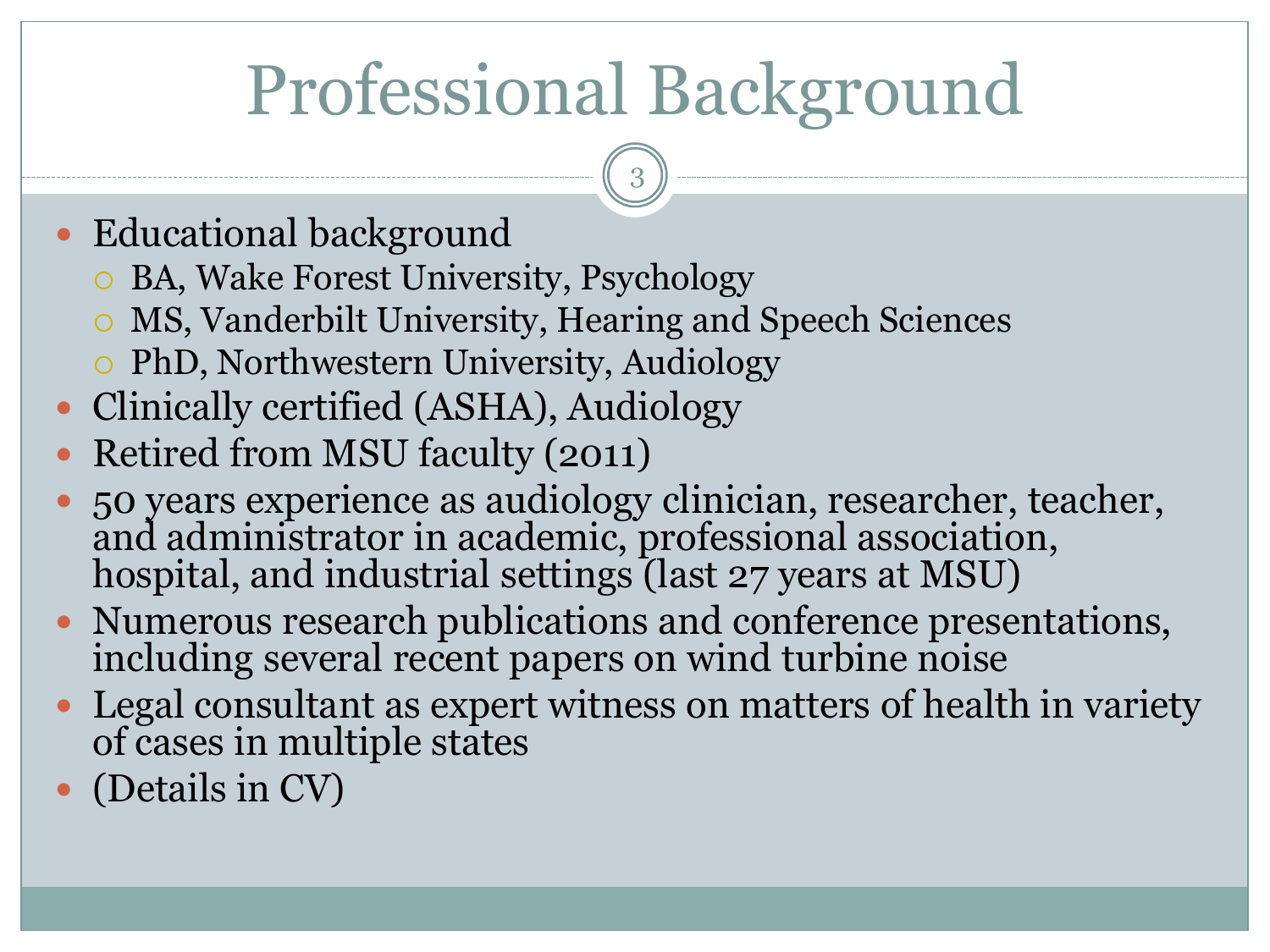# Nuisance, Annoyance, and Health

- A **nuisance** (dictionary definition) is the unreasonable, unwarranted, or unlawful use of one's property in a manner that either substantially interferes with the enjoyment or use of another individual's property, or an act or omission that obstructs, damages, or inconveniences the rights of the community.
- **Annoyance** (dictionary definition) refers to an unpleasant mental state characterized by irritation, frustration, distraction, or anger; if maintained, it can lead to a deterioration of health and well-being, and even to violence.
- **Health** (World Health Organization, or WHO, definition) is defined as "a state of complete physical, mental and social well-being and not merely the absence of disease or infirmity." Scientific studies have shown wind turbine noise to be annoying to a substantial percentage of the population; the WHO considers noise-induced annoyance to lead to a deterioration of health.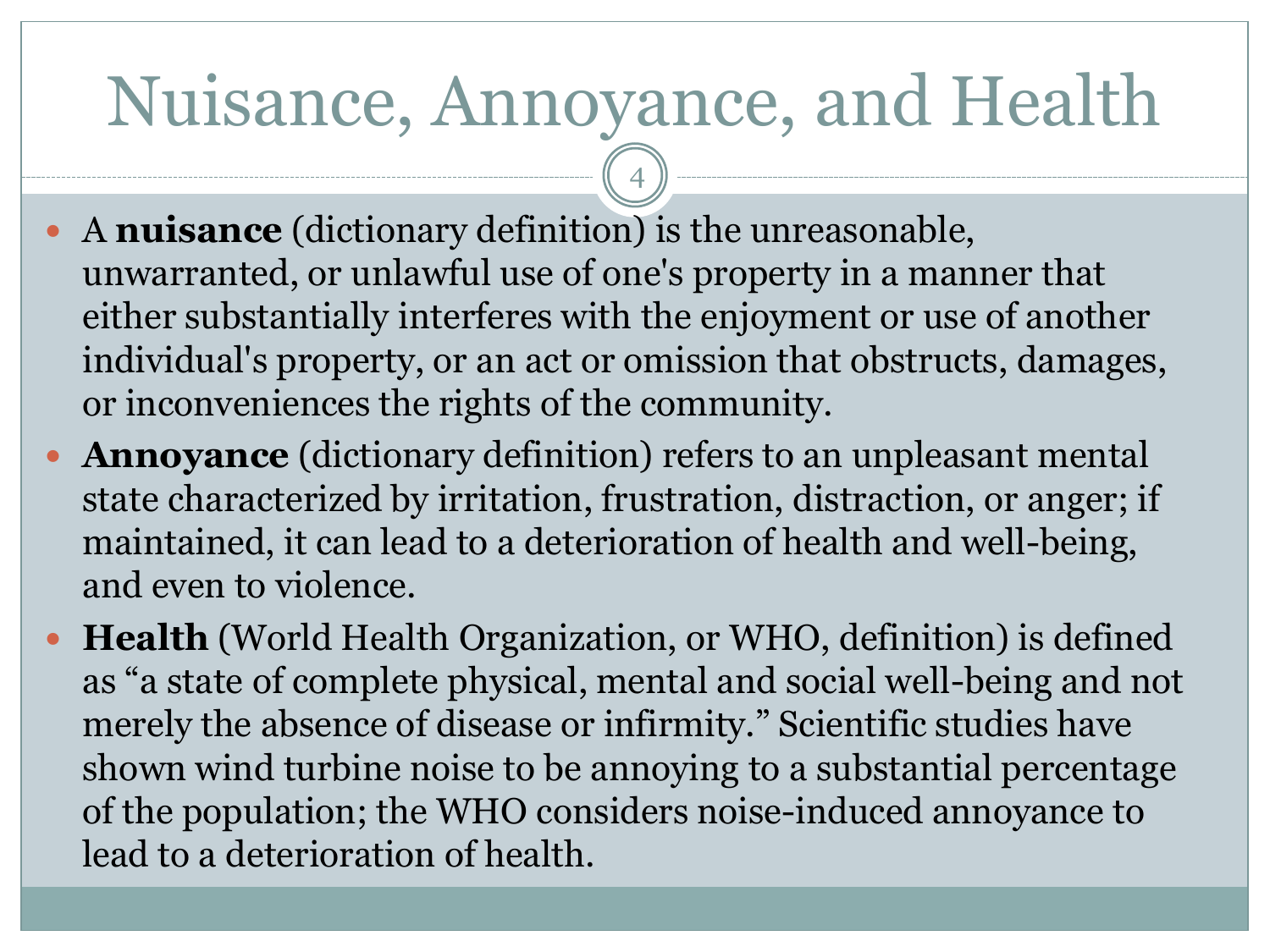## Noise Guidelines: U.S. and International

5

#### **U. S. Environmental Protection Agency (EPA)**

- Noise Control Act (1972) and Quiet Communities Act (1978)
	- $\triangle$  Not updated
	- EPA directly links noise and stress-related illnesses and other adverse health effects (high blood pressure, speech interference, hearing loss, sleep disruption, and lost productivity)
	- Exposure to constant or high levels of noise can cause numerous AHEs

#### **ISO 1996-1 and ANSI S12.9 Part 4 Standards**

- Recommend 15-dB penalty for new noise sources in quiet, rural communities
- Recommend reduction in allowable limits for noises with low-frequency content; not directly applicable to wind turbines
- **Hessler & Schomer (2013) have jointly recommended permissible levels of 40 dBA Leq or less for wind turbines to protect against substantial annoyance and AHEs.**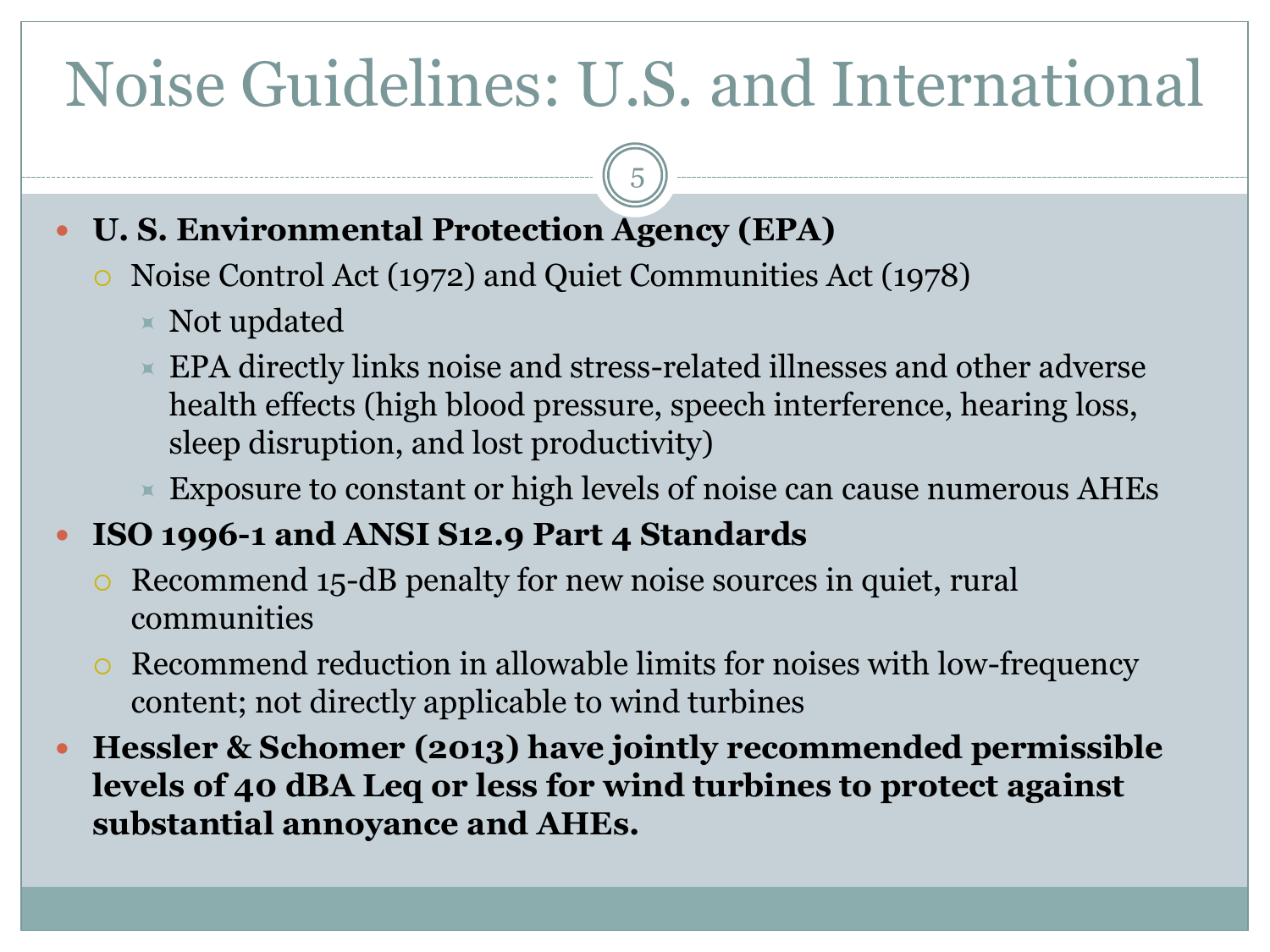### Noise Guidelines: World Health Organization Nighttime Noise Guidelines (2009)

6

| 1( M<br>lgr<br>u L |
|--------------------|

| time, outside) | <b>Health Effects</b>                               |
|----------------|-----------------------------------------------------|
| $<$ 30 dBA     | No substantial biological effects                   |
| 30-40 dBA      | Affects sleep: body movements, awakening, self-     |
|                | reported sleep disturbance, arousals; vulnerable    |
|                | groups more susceptible                             |
| $40 - 55$ dBA  | AHEs observed (with vulnerable groups more severely |
|                | affected)                                           |



World Health Organization

*The above levels are long-term averages and are not specific to wind turbine noise, which contains more low-frequency noise than most other industrial and transportation sources, on which these levels are based. Long-term average sound levels are correlated to cardiovascular dysfunction.*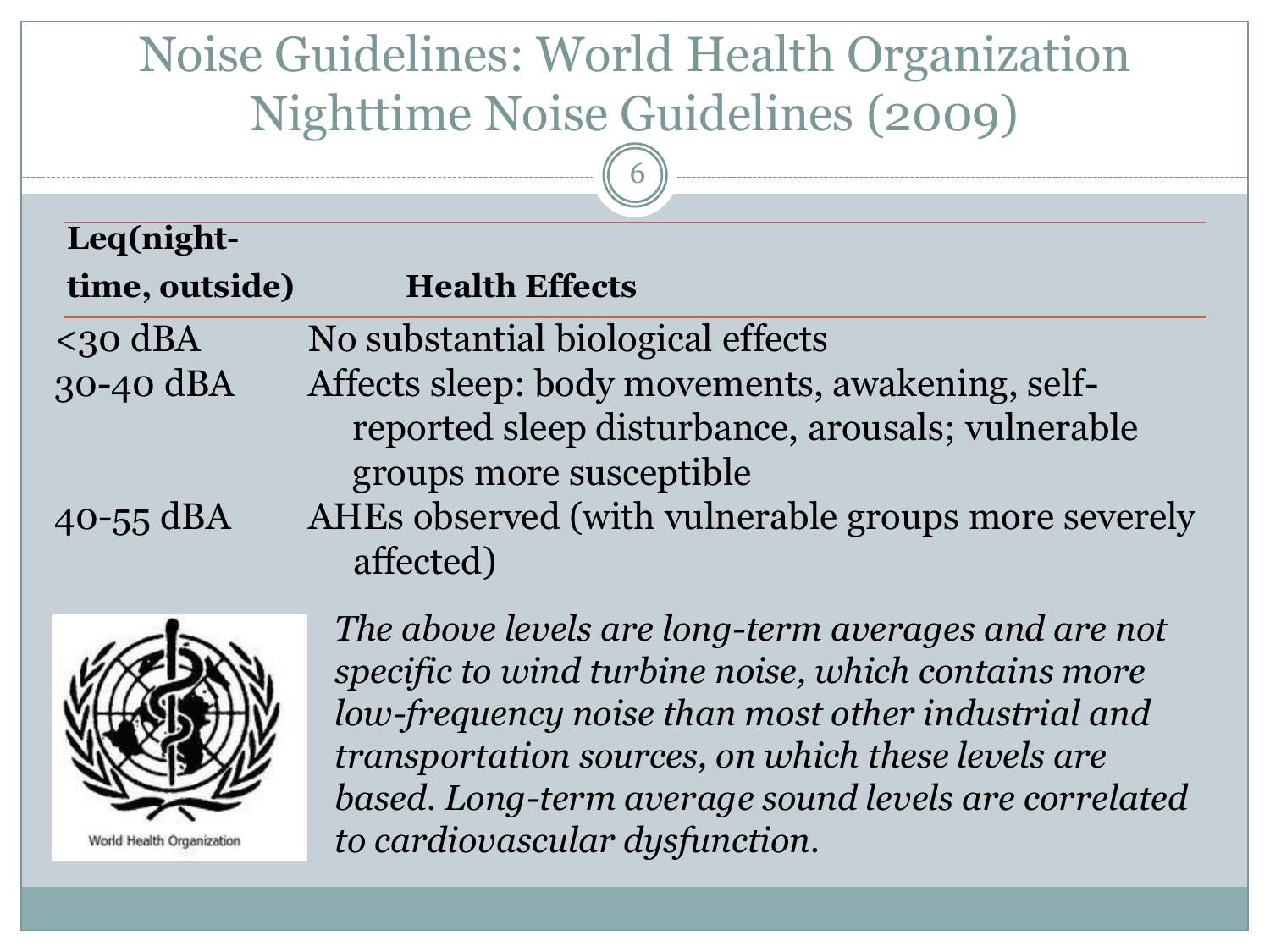## Sleep Disturbance: WHO Recommendations

7

- Short-term sounds specified as LAmax are linked to sleep disturbance and AHEs. Sleep awakenings occur when levels exceed 40 dBA(f,max,outside).
- "Where the noise consists of a small number of discrete events, the A-weighted maximum level (LAmax) will be a better indicator of the disturbance to sleep and other activities." (Berglund et al, 1999)
- WHO (2009) mentions "LAmax" 93 times; the term is essentially ignored by the wind industry.

Source: World Health Organization (2009). *Nighttime Noise Guidelines for Europe.*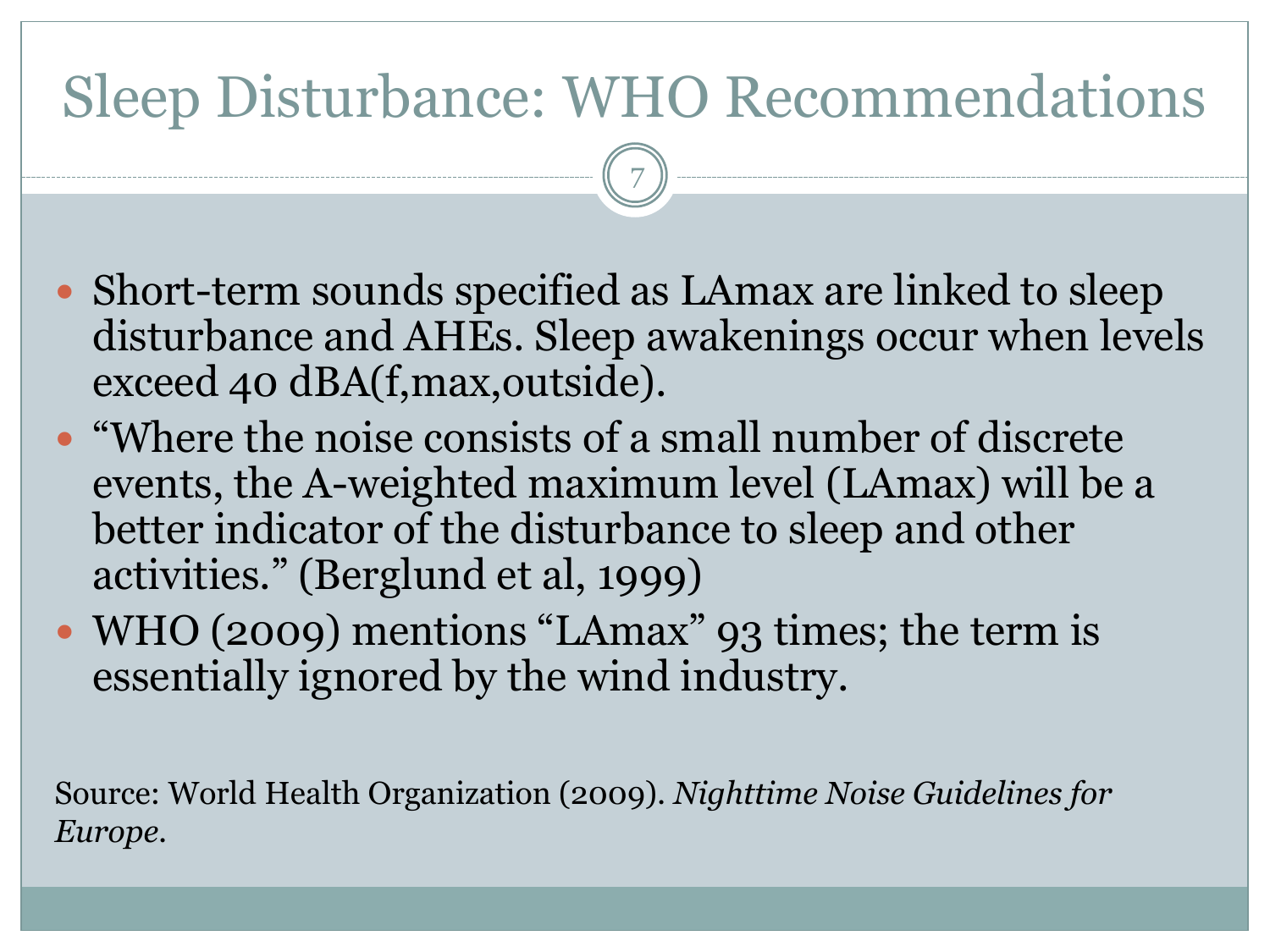### Noise Regulations: Illinois Pollution Control Board (IPCB) 8

#### **Section 900.101 Definitions**

Noise pollution: the emission of sound that unreasonably interferes with the enjoyment of life or with any lawful business or activity.

#### **Section 900.102 Prohibition of Noise Pollution**

- No person shall cause or allow the emission of sound beyond the boundaries of his property, as property is defined in Section 25 of the Illinois Environmental Protection Act, so as to cause noise pollution in Illinois, or so as to violate any provision of this Chapter.
- *The IPCB deals only with annoyance, not health effects, and emphasizes control of octave-band noise levels from 31.5 Hz to 8,000 Hz.*
- *Schomer states that IPCB numeric limits were never designed, and are not protective from, wind turbine noise.*
- *The IPCB does not consider infrasound, which is a major component of wind turbine noise.*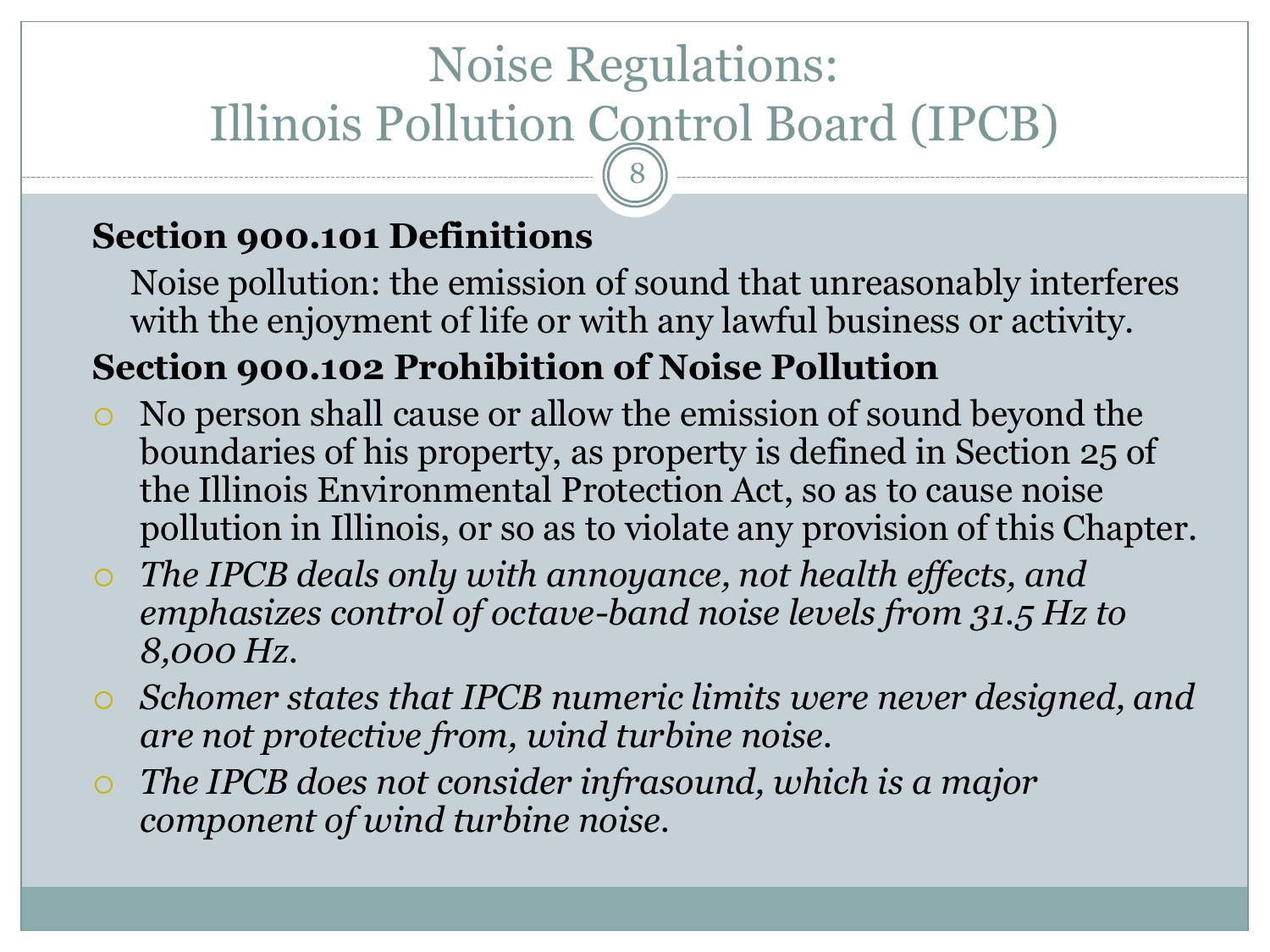### How do octave-band noise levels equate to dBA values? 9

- Equivalent dBA values can be calculated from octave-band levels.
- The equivalent dBA level for IPCB's permissible octave-band data is **51.2 dBA.**
- Using octave-band levels at 1,000 Hz in DNV-GL's Table 5-1, several receptors can readily be identified where dBA levels will exceed 40 dBA.
- These values are higher than the **38-40 dBA**  recommended by WHO and by Schomer and colleagues.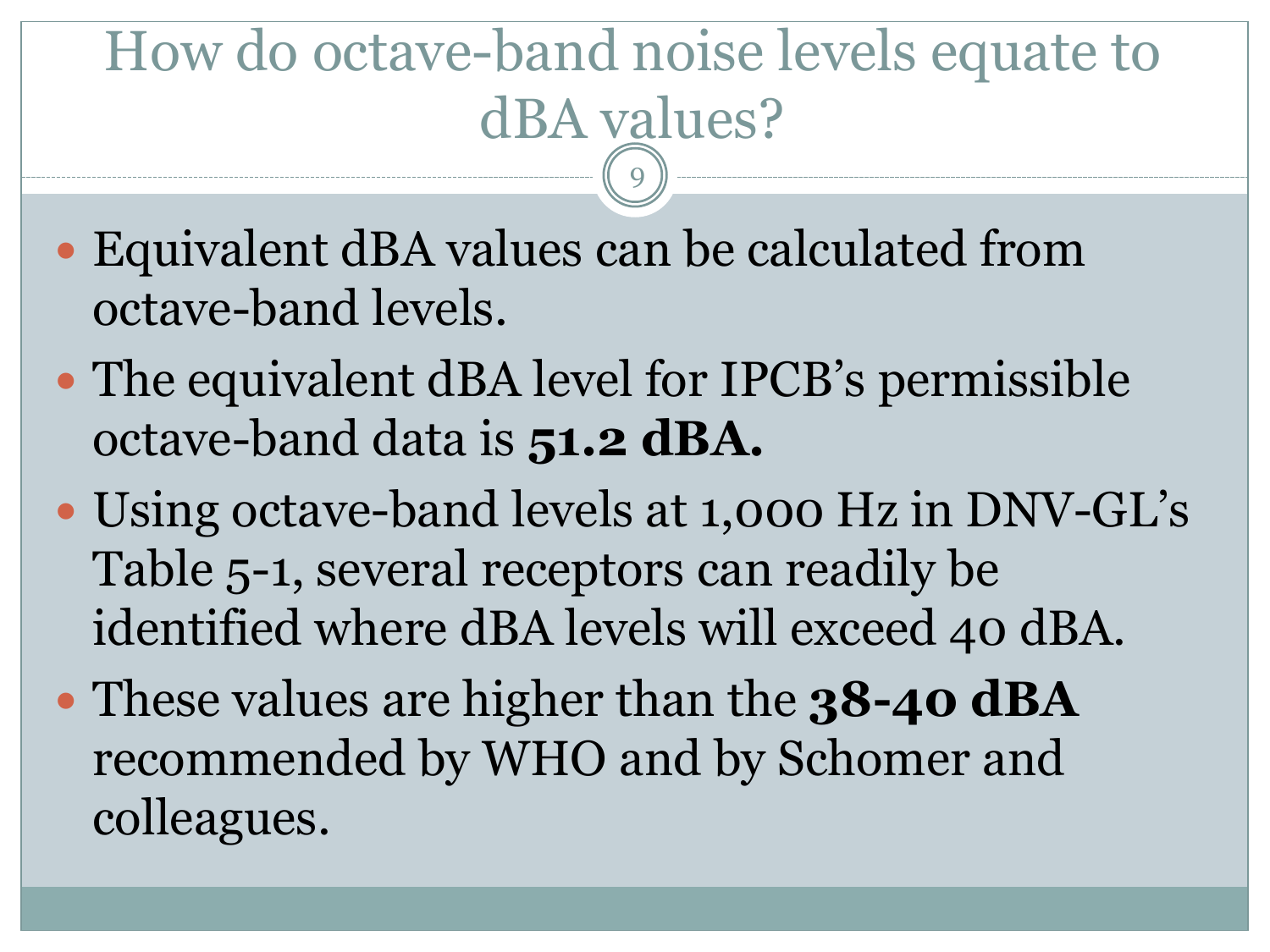# Noise Annoyance

- *Industrial wind turbines produce pulsed, amplitudemodulated, tonal sounds that are unpredictable, uncontrollable (by receptors), and that disturb sleep.*
- *Amplitude-modulated* and *impulsive* noises are more easily perceived and more annoying than constant-level noise (Sutherland & Burke, 1979; Bradley, 1994).
- *Tonal sounds* are more annoying than sounds containing energy across a broad range of frequencies (Moorhouse et al, 2005; Bray, 2007; Swinbanks, 2012).
- Sounds that are *unpredictable* and *uncontrollable* increase noise annoyance (Geen & McCown, 1984; Hatfield et al, 2002).
- *Nighttime noise* is more annoying than daytime noise (Berger et al, 2015; Berglund et al, 1999; WHO, 2009).
- *Rural noise* is more annoying than urban noise (Pedersen & Waye, 2007).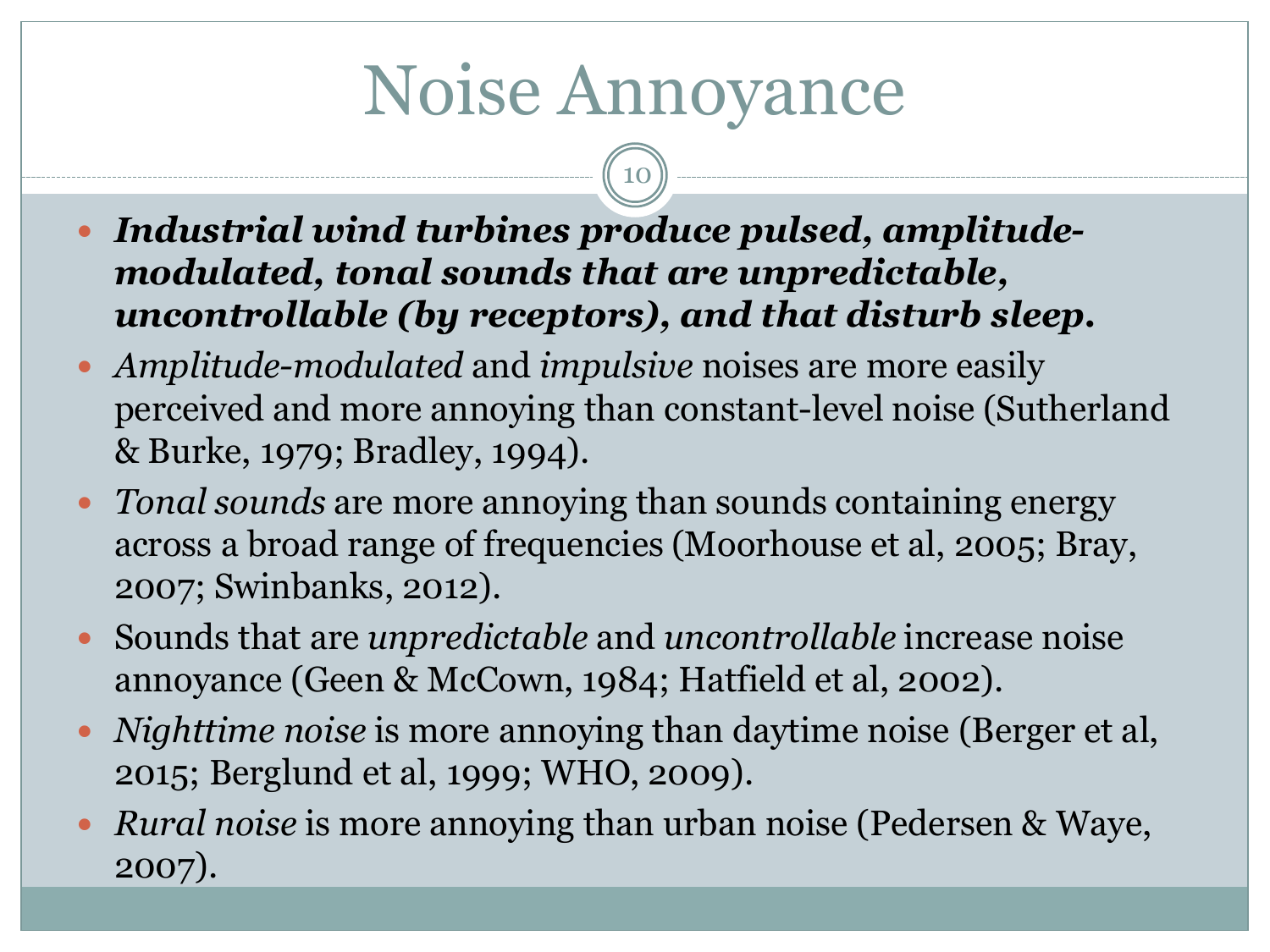

Sjödin et al (2012). Noise and stress effects on preschool personnel. *Noise & Health, 14*, 166-178.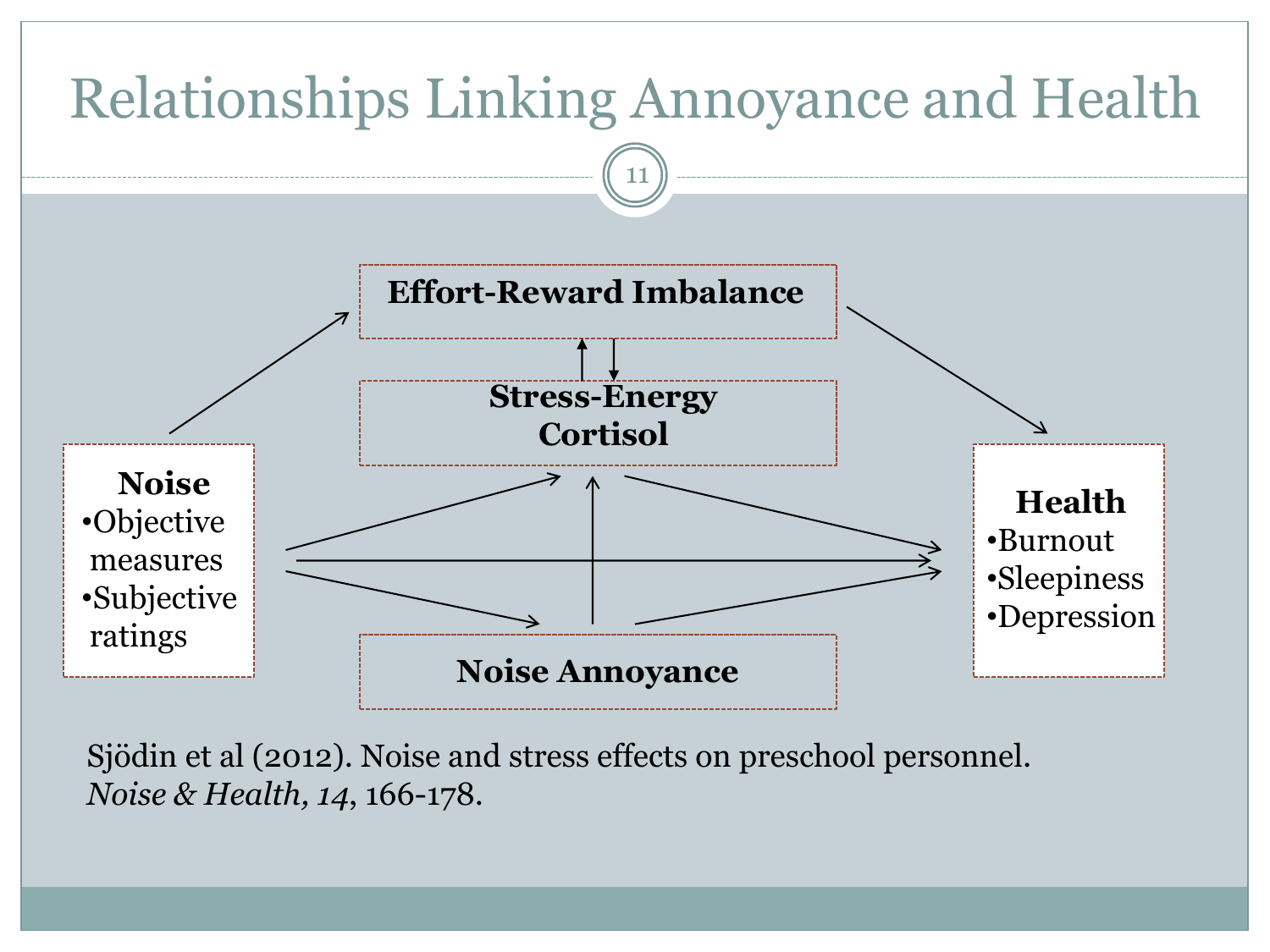## Research Linking Annoyance and Low-Frequency Noise from Wind Turbines

- Kelley et al (1982)
- Kelley et al  $(1985)$
- Kelley (1987)
- Leventhall (DEFRA, 2004)
- van den Berg (2004)
- Pedersen & Waye (2007)
- Pedersen et al (2009)
- Janssen et al (2010)
- Harrison (2011)
- Shepherd et al (2011)
- Walker et al (2012)
- Palmer (2013)
- Cooper (2014)
- Schomer et al (2015)
- Cooper & Chan (2017)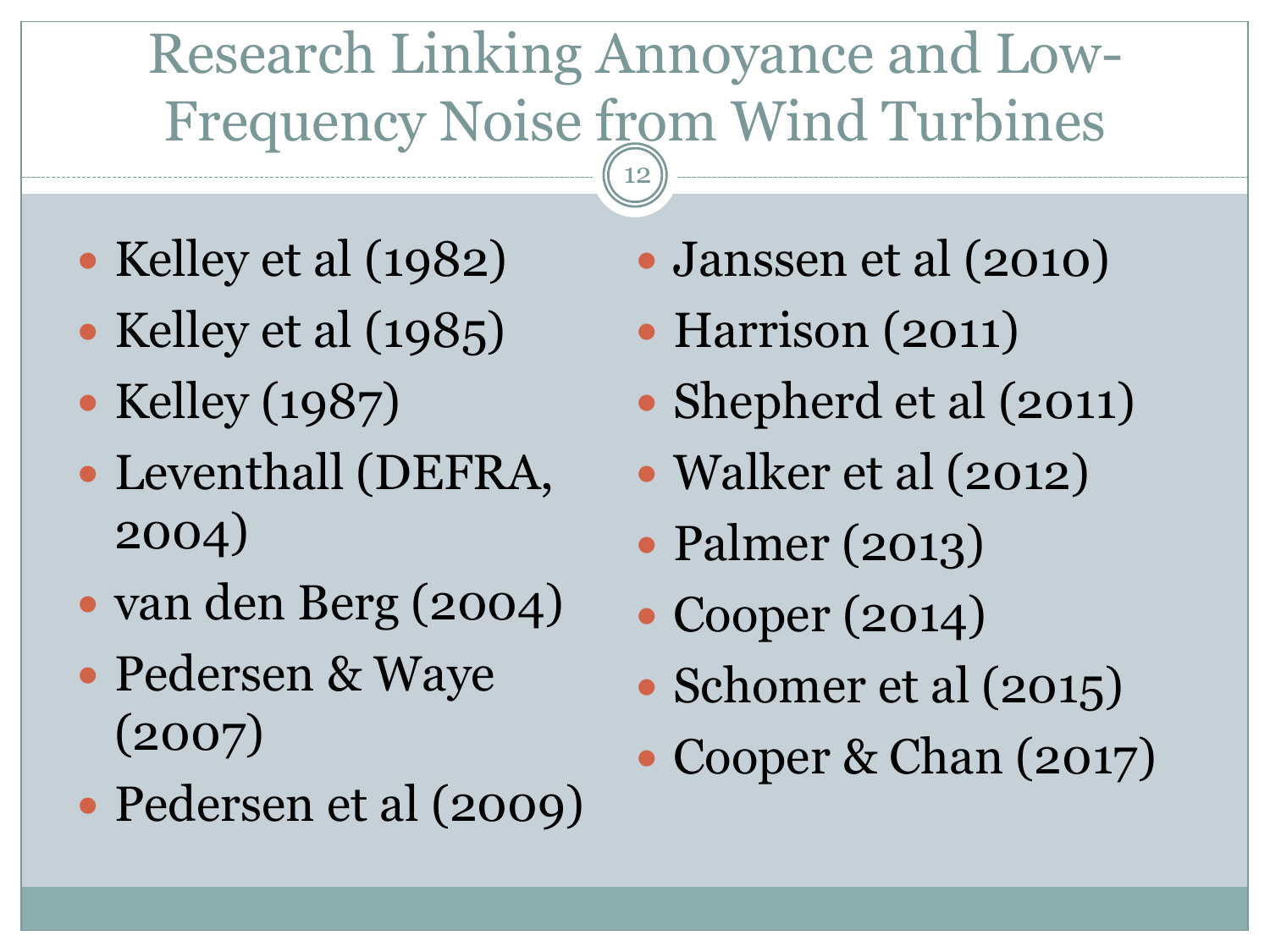

Source: Pedersen, E. et al (2009). Response to noise from modern wind farms in The Netherlands. *Journal of the Acoustical Society of America*, *126*, 634-643.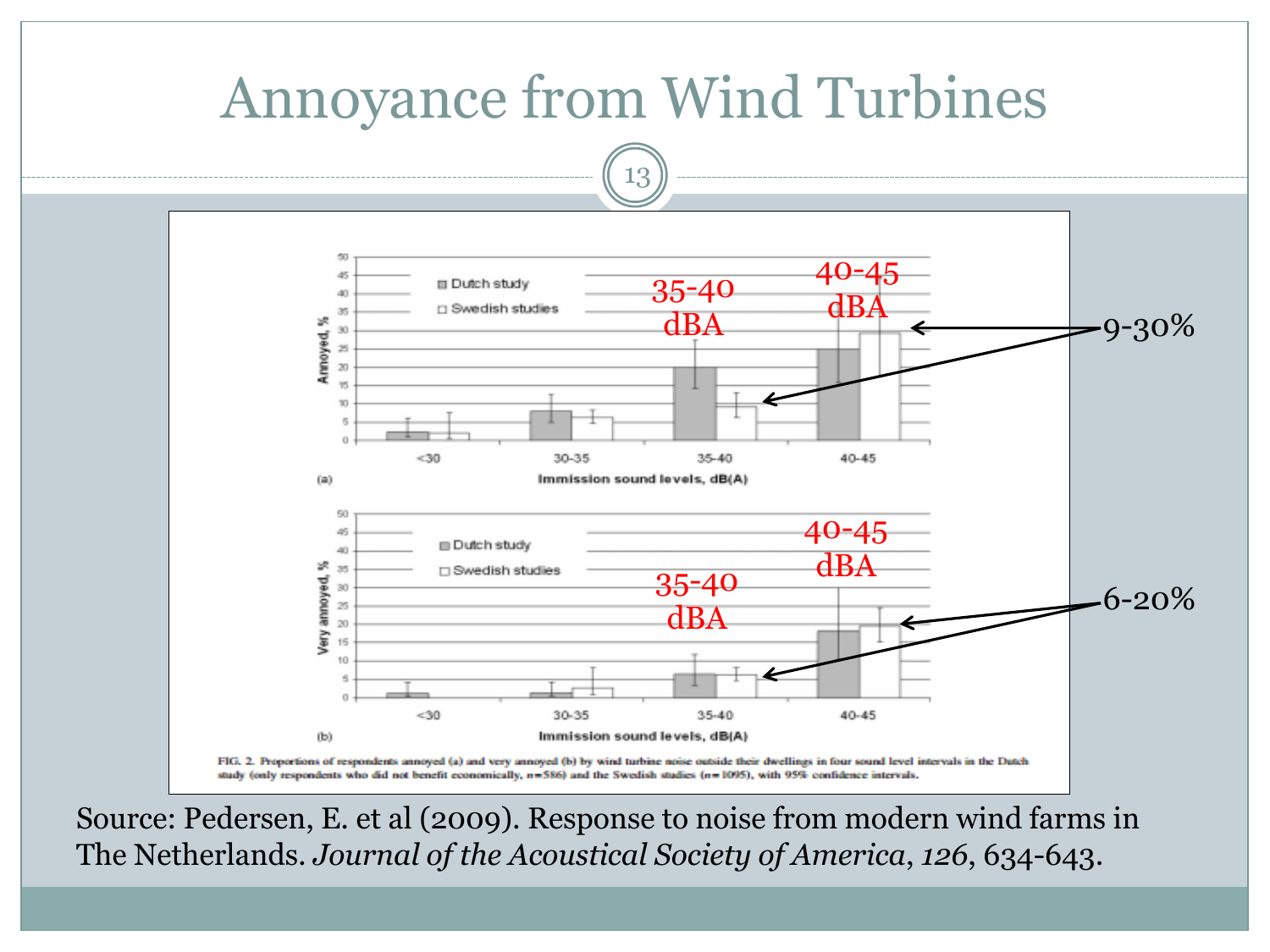### Annoyance from Wind Turbine Noise: Health Canada (2016)

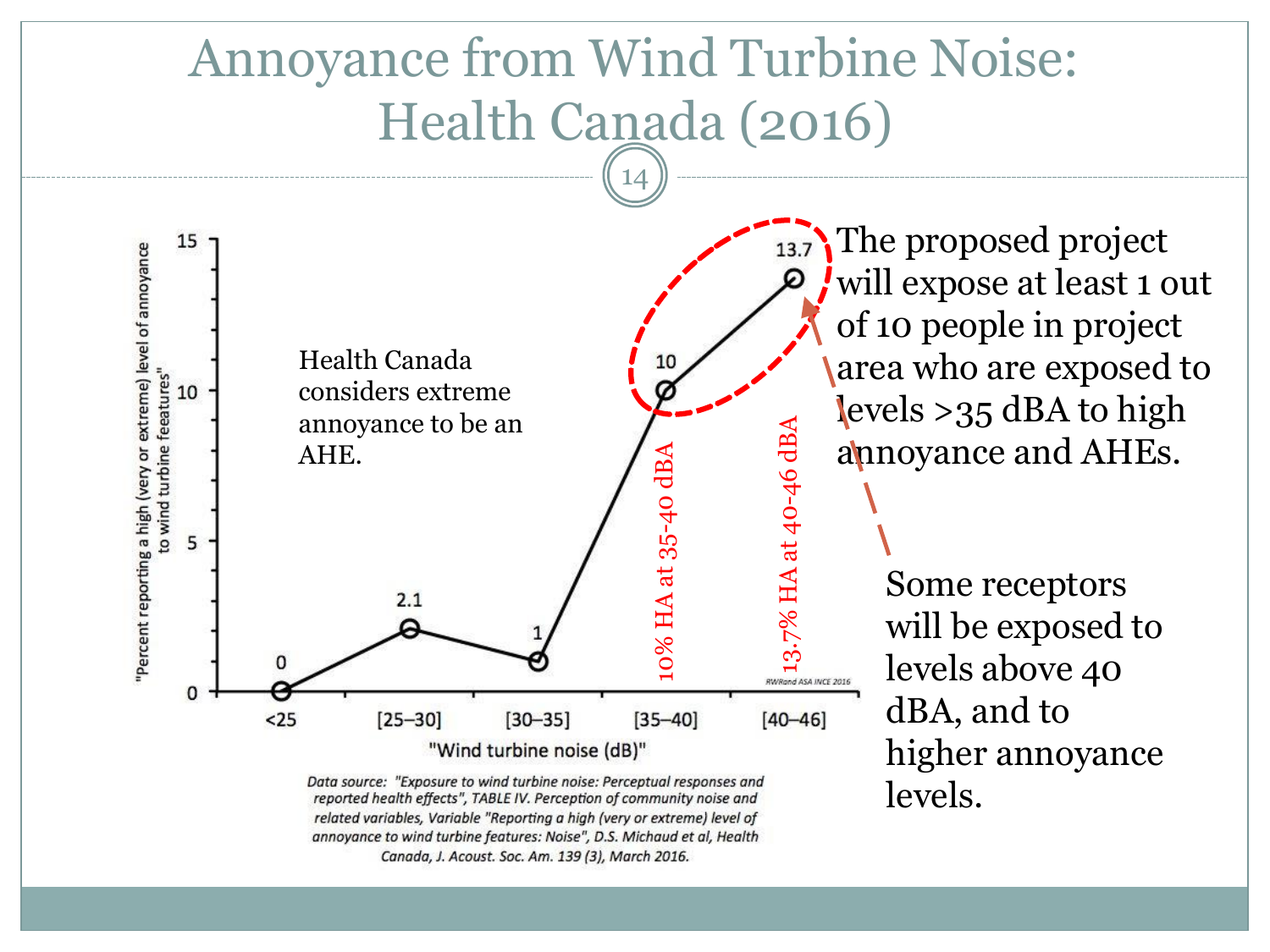### World Health Organization (WHO): Health Risks of Noise

15



### DIRECT EFFECTS

- Annoyance responses
- Hearing impairment
- Startle and defense reactions
- Ear pain, ear discomfort
- Speech interference
- Sleep disturbance
- Cardiovascular effects
- Performance reduction

#### INDIRECT EFFECTS

- Social handicap
- Reduced productivity
- Decreased performance in learning
- Absenteeism in the workplace and school
- Increased drug use
- Accidents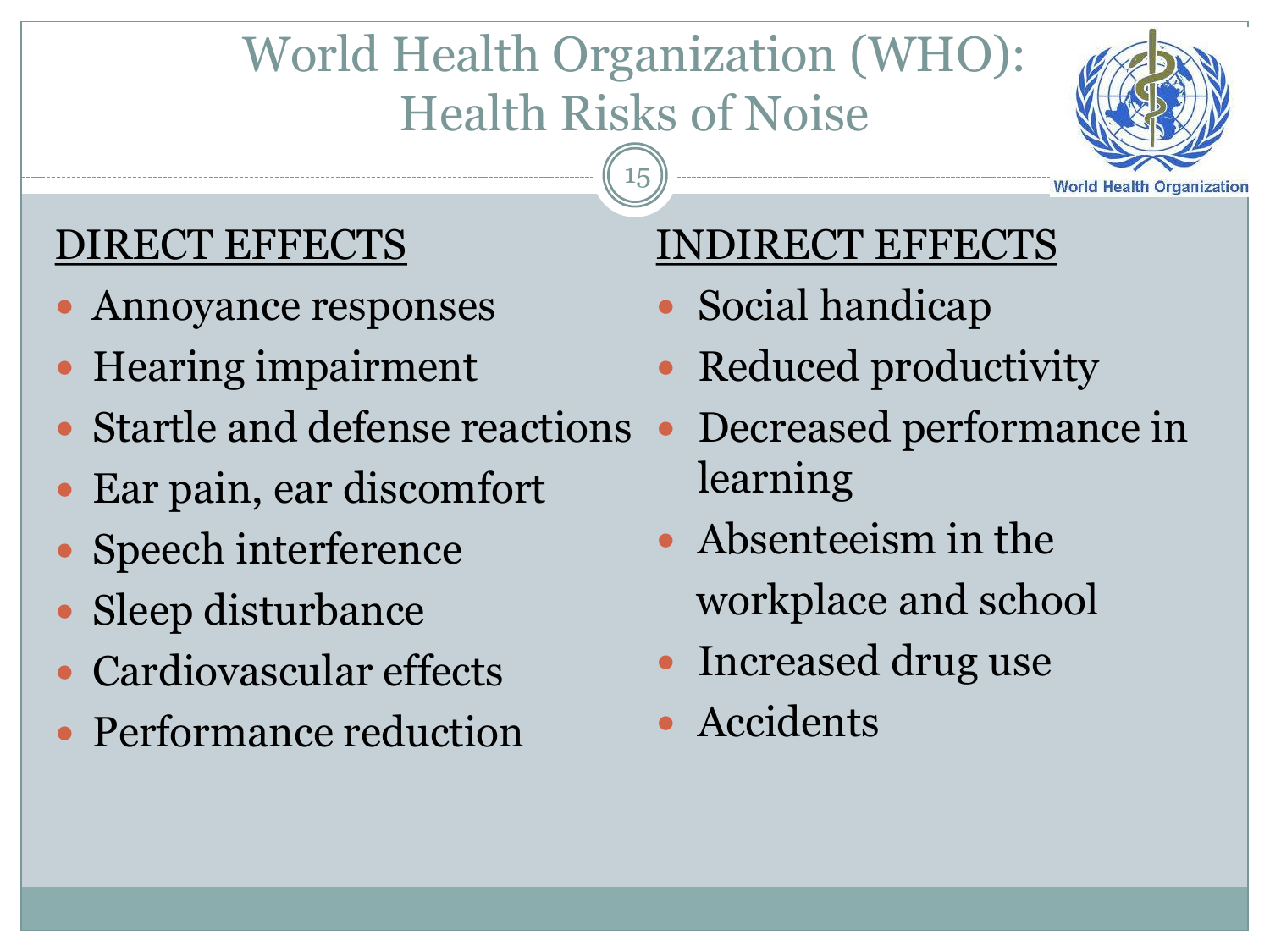## Common Complaints about Wind Turbine Noise

16

- 1. Sleep disturbance 6. External auditory 2. Headache
- 3. Dizziness, vertigo, 7. Memory and unsteadiness, motion sickness, nausea
- 4. Tinnitus
- 5. Ear pressure or pain

canal sensation concentration deficits 8. Irritability, anger 9. Fatigue, loss of motivation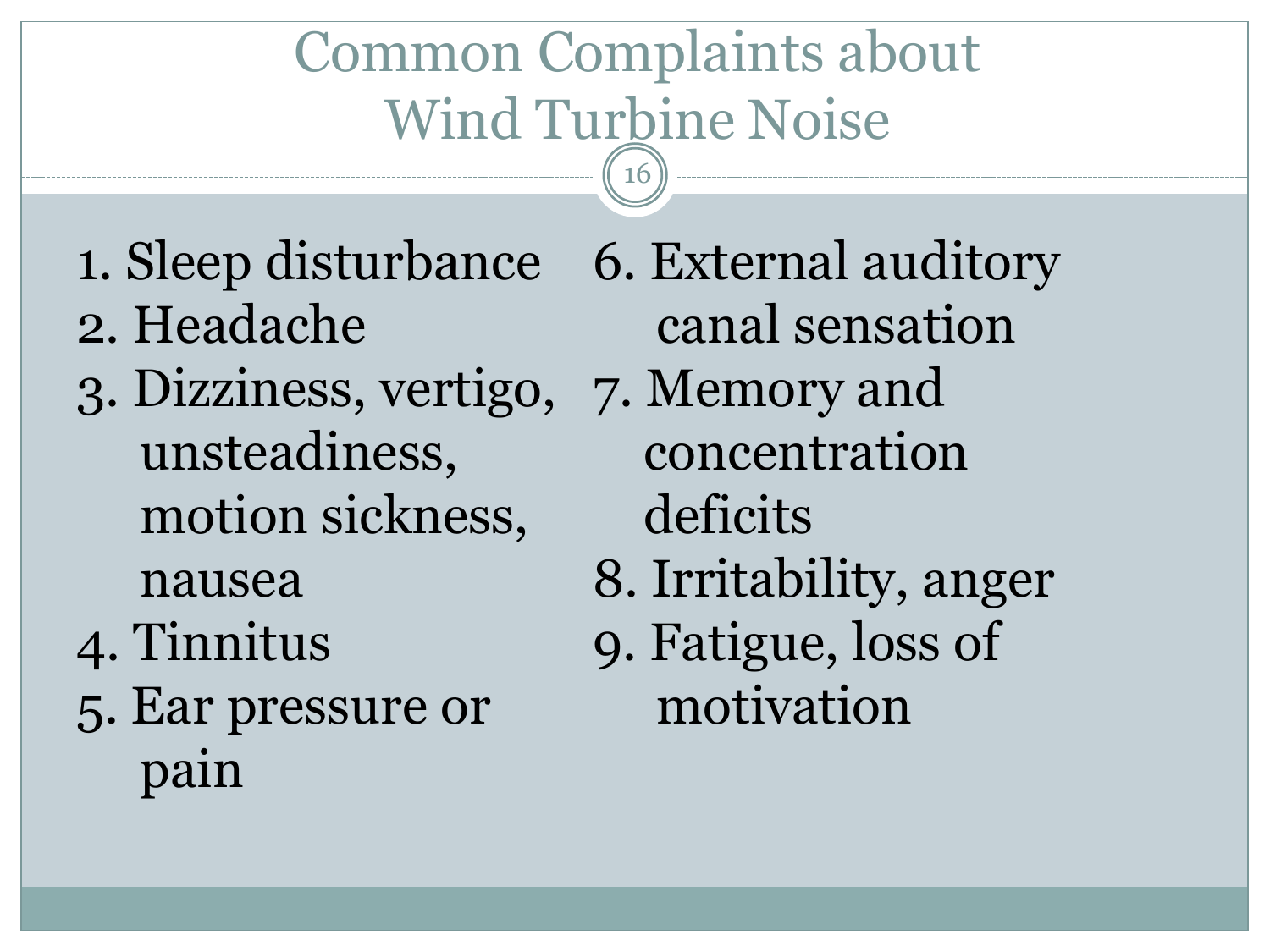### Sleep Disturbance: Most Well-Documented Symptom\*

- Leventhall (2003)
- Minnesota Department of Health (2009)
- Pedersen (2009, 2011)
- Masotti & Hodgetts (2011)
- Shepherd & Billington (2011)
- Shepherd et al (2011)
- Thorne (2011, 2013)
- Krogh et al  $(2012)$
- Nissenbaum et al (2012)
- Jeffery et al (2013)
- Nissenbaum (2013)
- Paller et al (2013)
- Palmer (2013)
- Taylor (2013)
- Kasprzak (2014)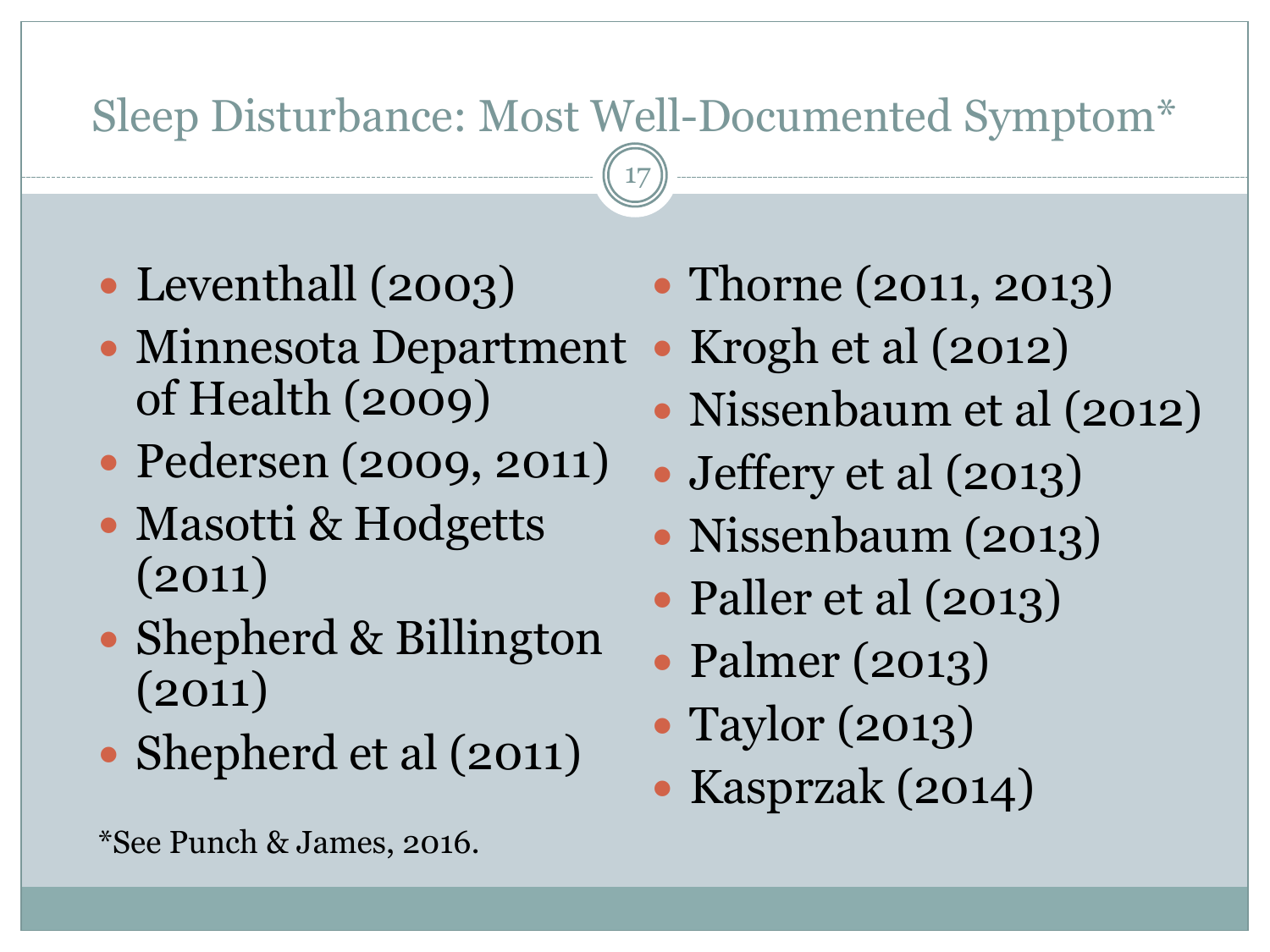## Research Linking Sleep Disturbance and Quality of Life (QoL) to Low-Frequency Noise

18

- Waye et al (2003); LF/traffic noise and cortisol levels
- van den Berg (2004)\*
- Pedersen & Waye  $(2007)^{*}$
- Pierpont (2009)\*
- World Health Organization (2009)
- Hanning (2010)\*
- Pedersen (2011)\*
- Shepherd et al  $(2011)^*$
- Nissenbaum et al  $(2012)^{*}$
- Jeffery et al  $(2013)^*$
- Paller et al  $(2013)^*$

\*Study dealt specifically with low-frequency noise from wind turbines.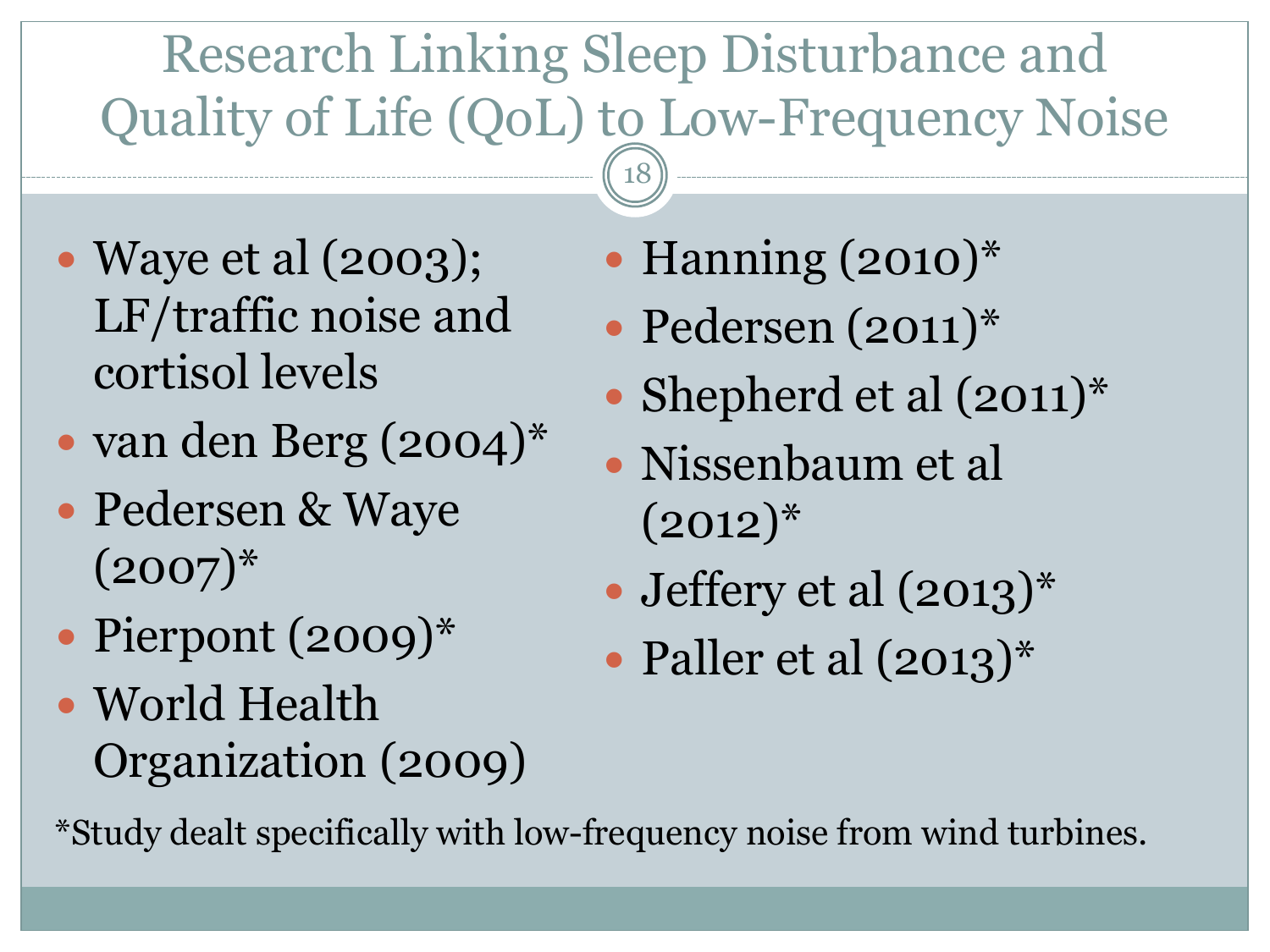### Adverse Effects of Sleep Disturbance on Health: National Institutes of Health (NIH)

19

### • Hypertension

- Negative effects on memory, temperament, heart rate, heart health, and hormones
- Reduced capacity to learn new information,  $\zeta$ concentrate, and recall information
- Lowered immunity to disease, weight gain; negative effects on childhood growth and development, muscle growth and tissue repair in children and adults
- Negative effects on puberty and fertility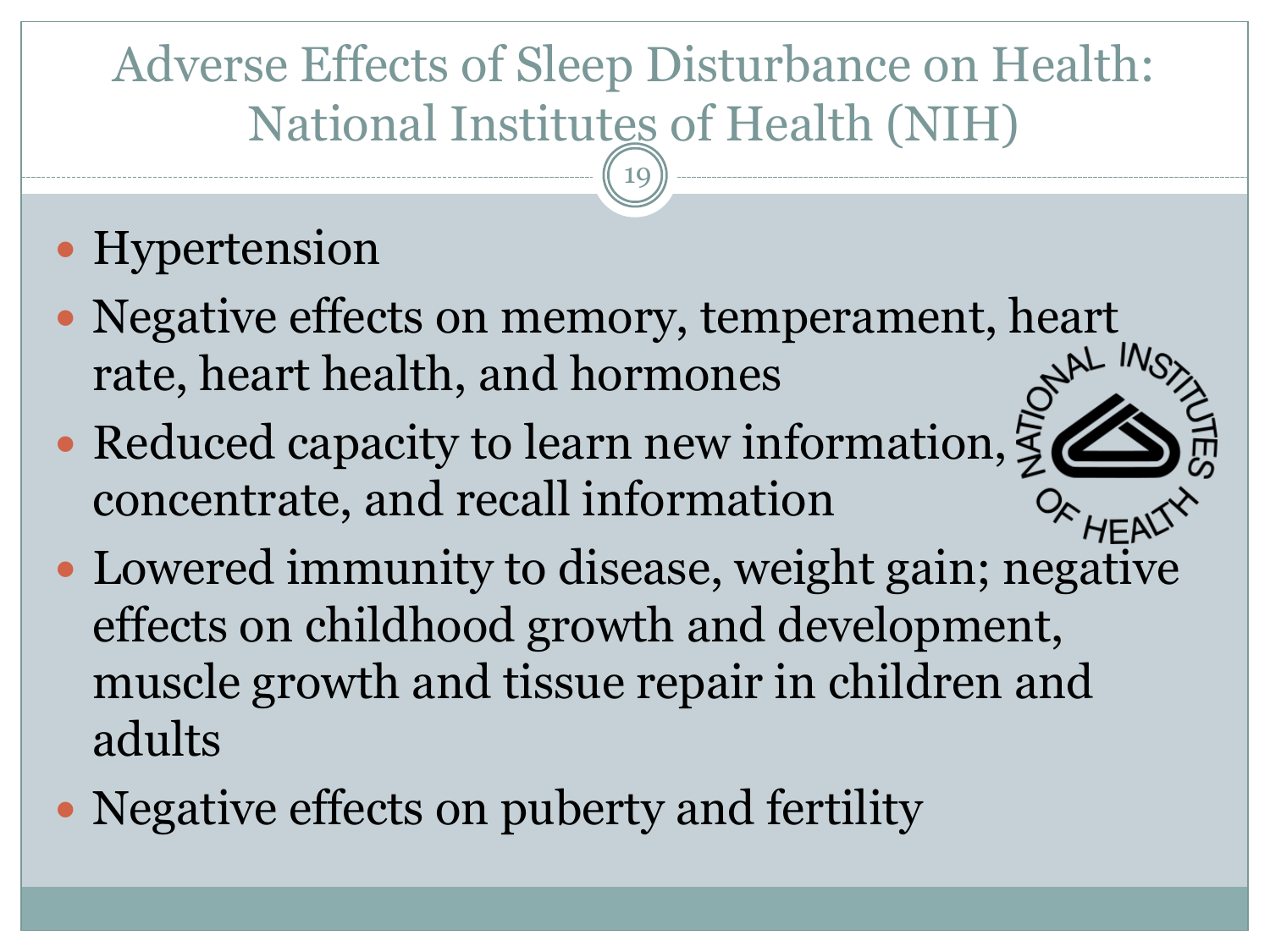Lab test confirms that inaudible wind turbine sound causes adverse impacts on people

- Inaudible sound pulsations occurring at infrasonic rates emitted by wind turbines have been shown to cause perceptible sensations in a landmark laboratory experiment by Steven Cooper and Chris Chan, presented at the 2017 Acoustical Society of America Conference in New Orleans.
- Wind turbine sound emissions consisting of dynamically modulated pressure pulsations at infrasound rates synchronized to the blade pass frequency have been shown to cause sensations and other adverse effects under controlled, visually blinded laboratory conditions.
- Alternative explanations, such as the so-called "Nocebo Effect," are no longer acceptable as counter arguments because direct cause and effect has been established.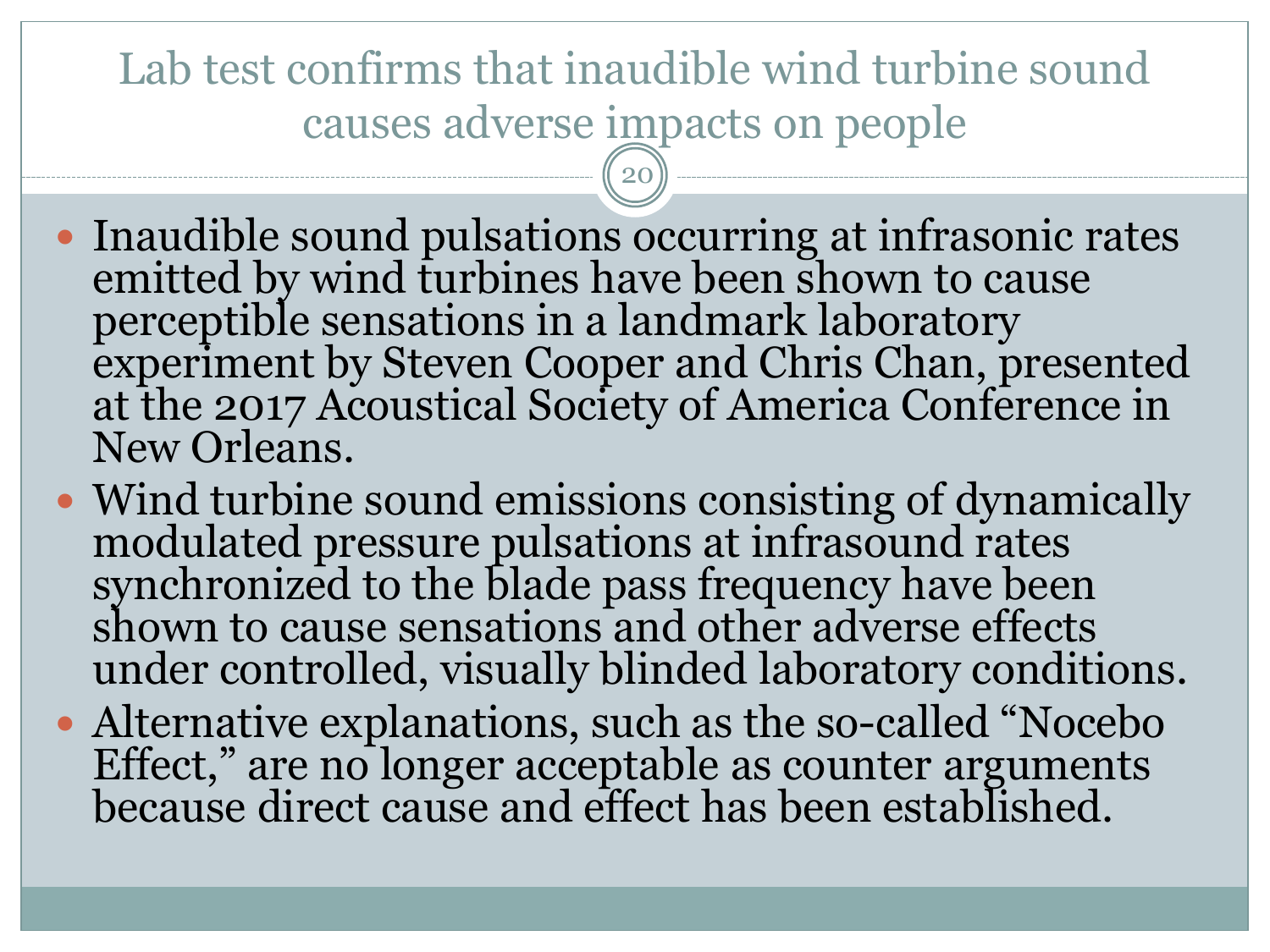## How can sounds we can't hear hurt us?

- We know that things we can't see, touch, taste, or smell can definitely hurt us. Why, then, can't we believe that things we can't hear can also hurt us? (Salt & Lichtenhan, 2011)
- Cooper's research has shown, under controlled laboratory conditions, that wind turbine noise sound emissions cause identifiable sensations and other adverse effects in some people.
- These effects are consistent with complaints of people who live near wind turbine projects similar to the proposed Bright Stalk Wind Farm.